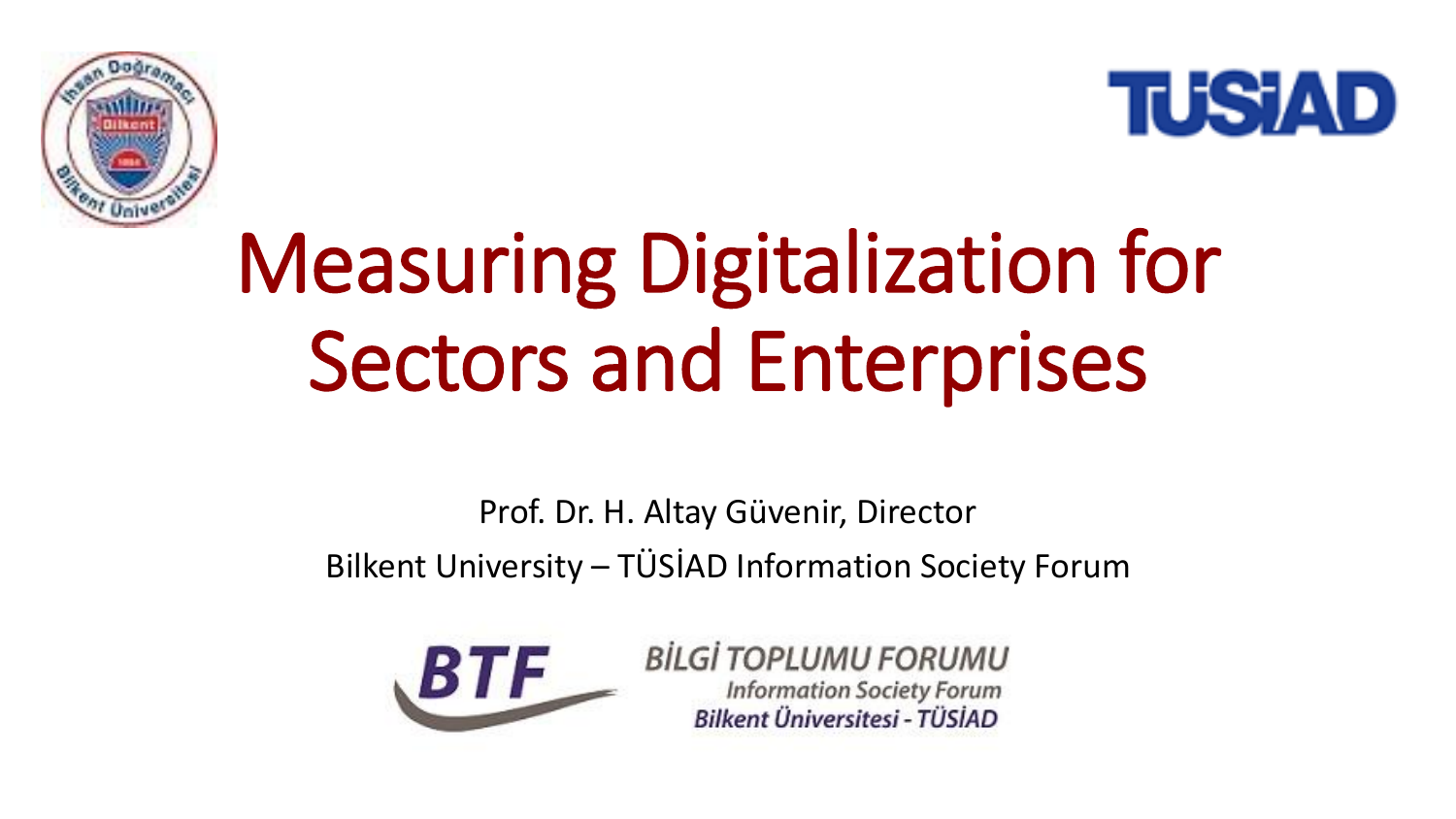

lkent Universitesi - TUSIAD

## Information Society Forum

- •Bilkent University-TÜSİAD Information Society Forum (BTF) is a research center formed jointly by Bilkent University and the Turkish Industrialists' and Businessmen's Association
- •Web site:<http://btf.bilkent.edu.tr/>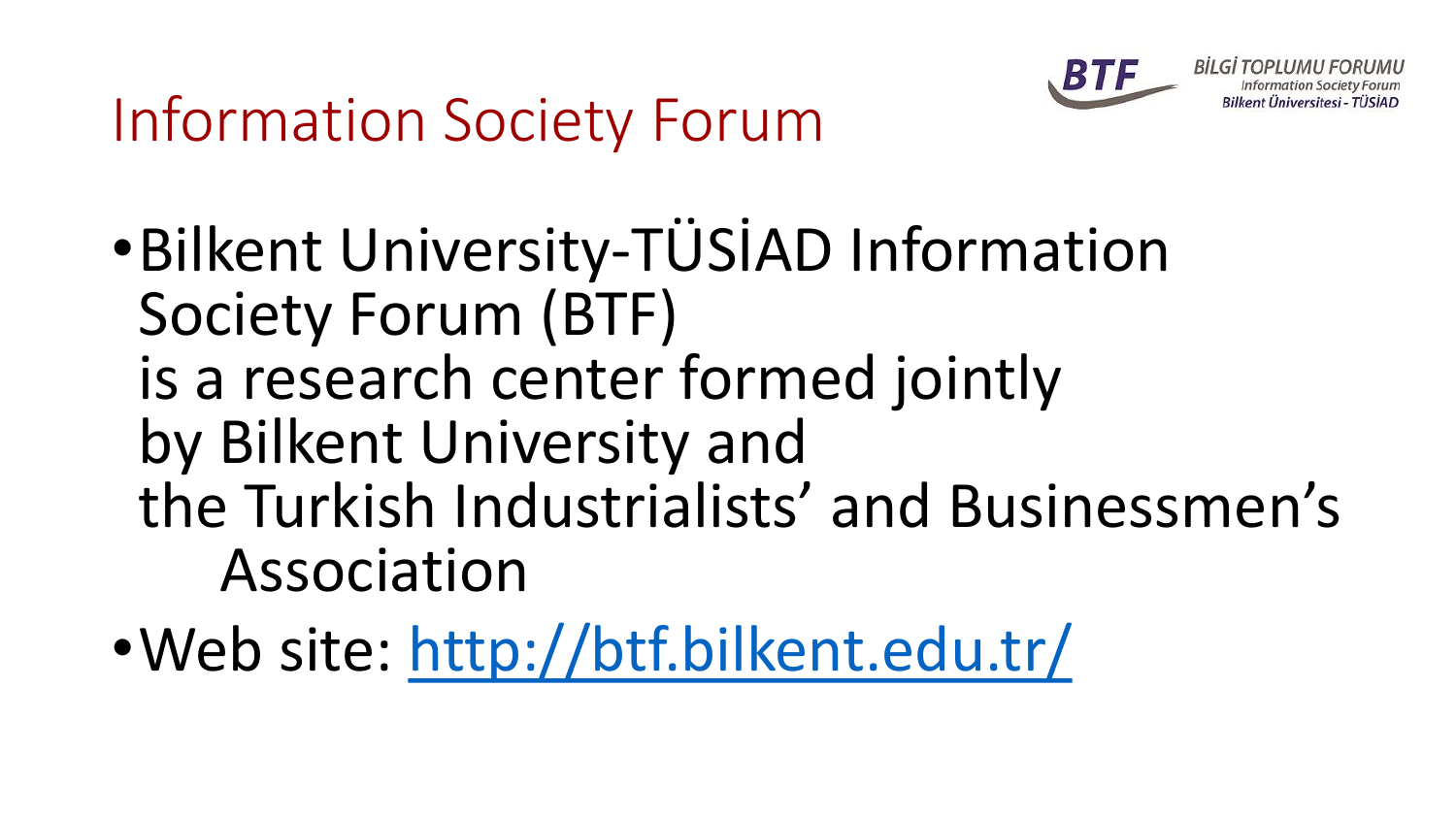

## Information Society Forum

• The mission of the forum is to conduct research and perform activities for developing medium and long term policies towards transforming Turkey into an information society.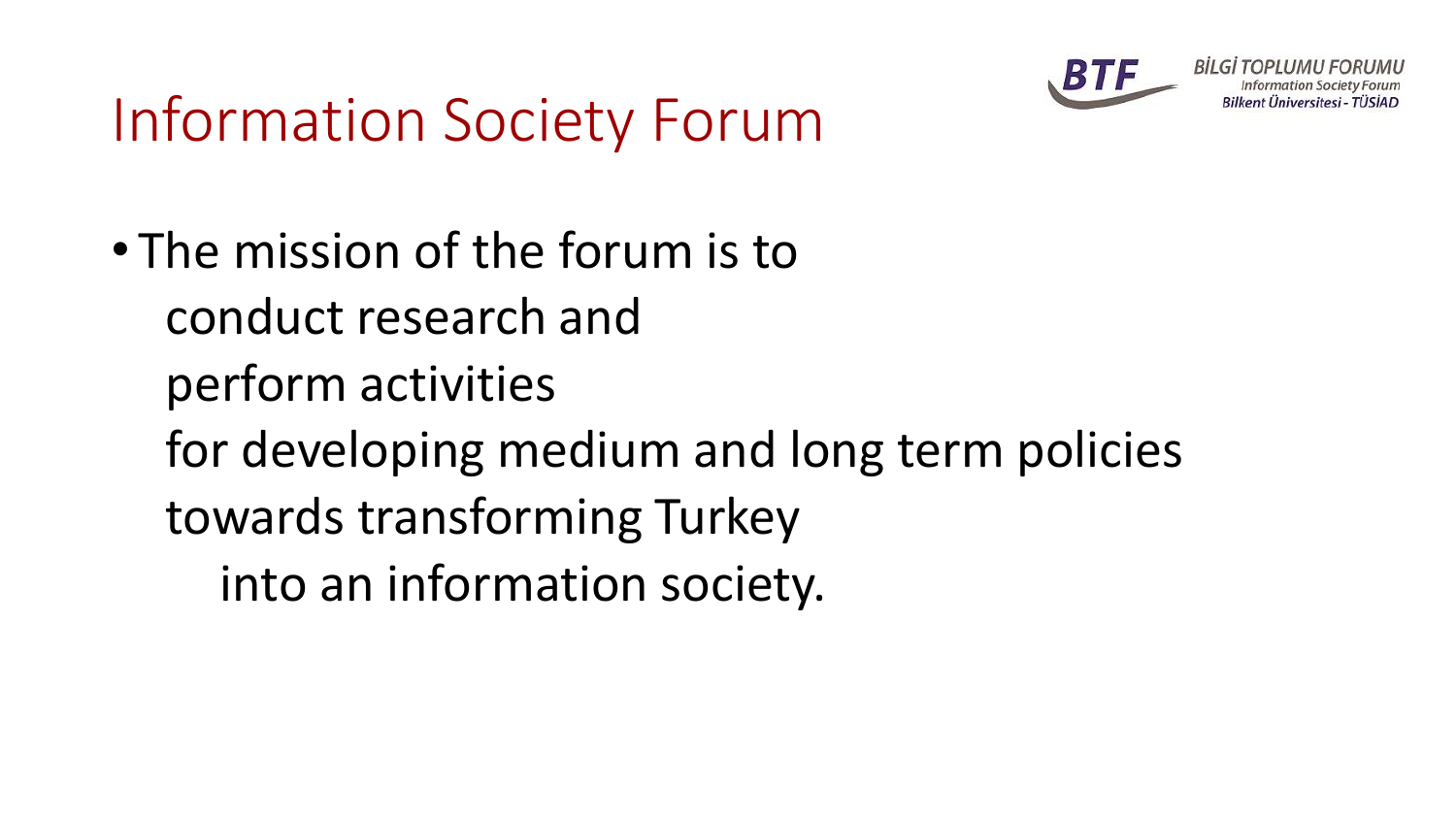## Need to measure digitalization



- Many Government and Non-Government organizations put efforts to help digitalization
- In order to measure their effects we need metrics
- There are metrics to measure the digital transformation of society
	- [Measuring the Digital Transformation: A Roadmap for the Future,](https://www.oecd.org/publications/measuring-the-digital-transformation-9789264311992-en.htm) *OECD*, March 11, 2019
	- [Measuring the Information Society Report 2018,](https://www.itu.int/pub/D-IND-ICTOI) ITU, 2018
	- [The Digital Economy and Society Index \(DESI\), European Commission,](https://ec.europa.eu/digital-single-market/en/desi) September 2019.
	- Toolkit for Measuring the Digital Economy, ITU Digital Economy Task Force, November 2018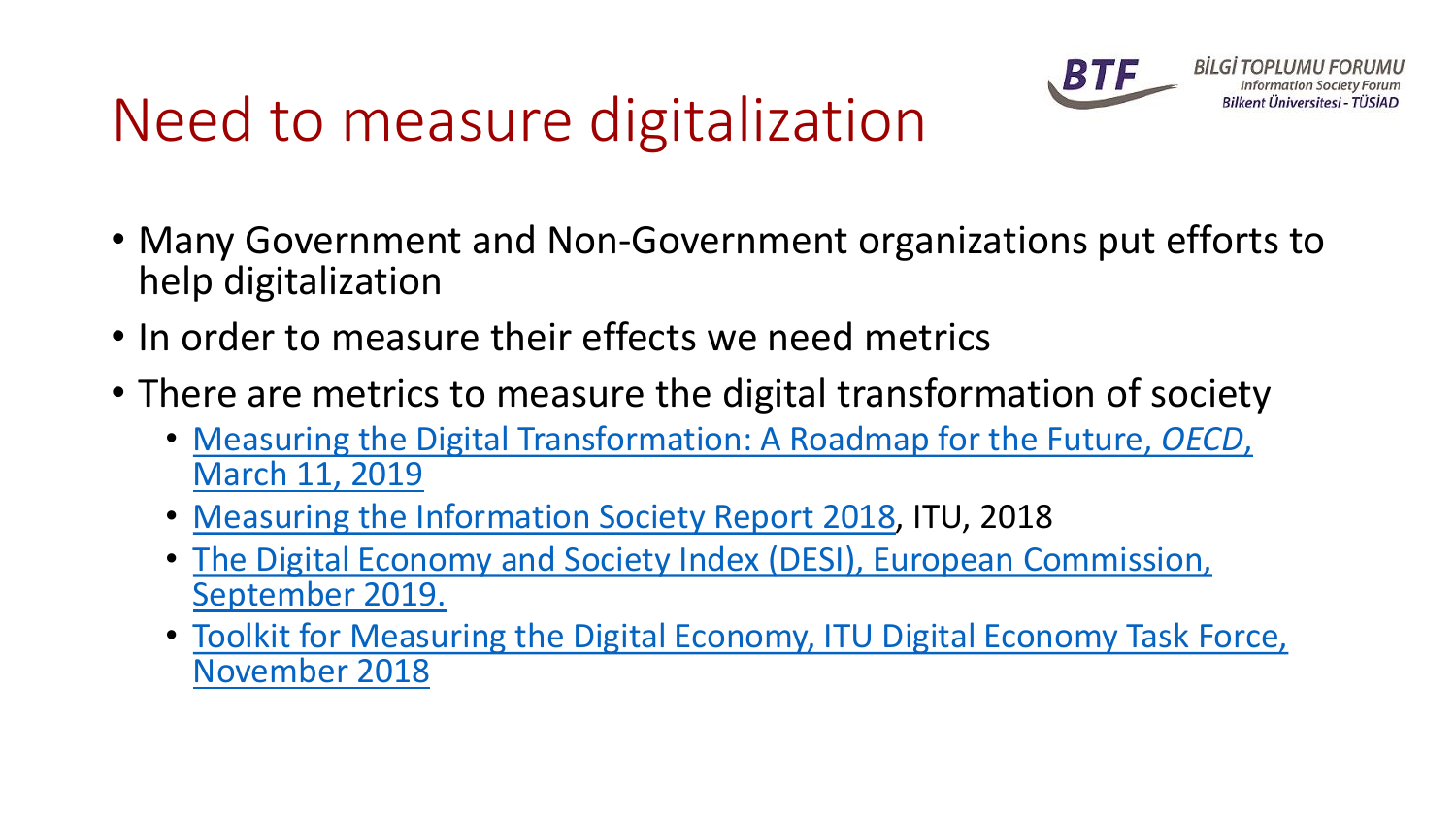## Need to measure digitalization



- Similar to the digital transformation of society, **it is necessary for firms to keep up with this transformation** in order to be able to sustain their existence in tough competition conditions.
- Government organization and NGO's are active in contributing to the digital transformation of the business world.
- **The effectiveness of their work needs to be measured** accurately in order to
	- be able to evaluate the results of these activities,
	- monitor the transformation and
	- take the next steps in the right direction.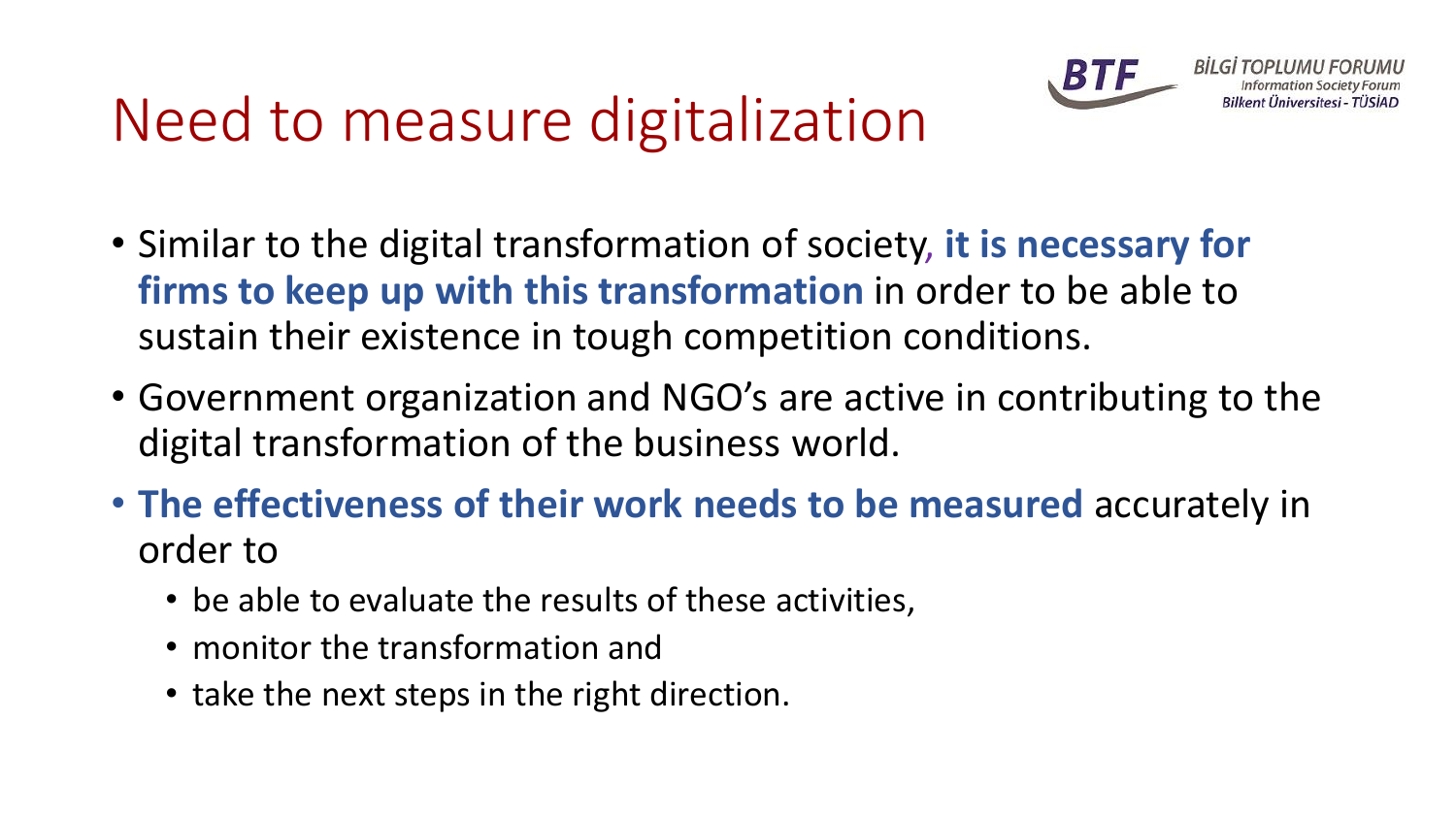## Need to measure digitalization



BİLGİ Bilkent Universitesi - TUSIAD

- The indexes compare countries in terms of some indicators
- We want to compare, in terms of some dimensions,
	- the sectors, and
	- companies relative to their sectors
- So that,
	- We can determine which sectors to focus on more, and
	- Companies can determine in what dimensions they should invest to improve their digitalization efforts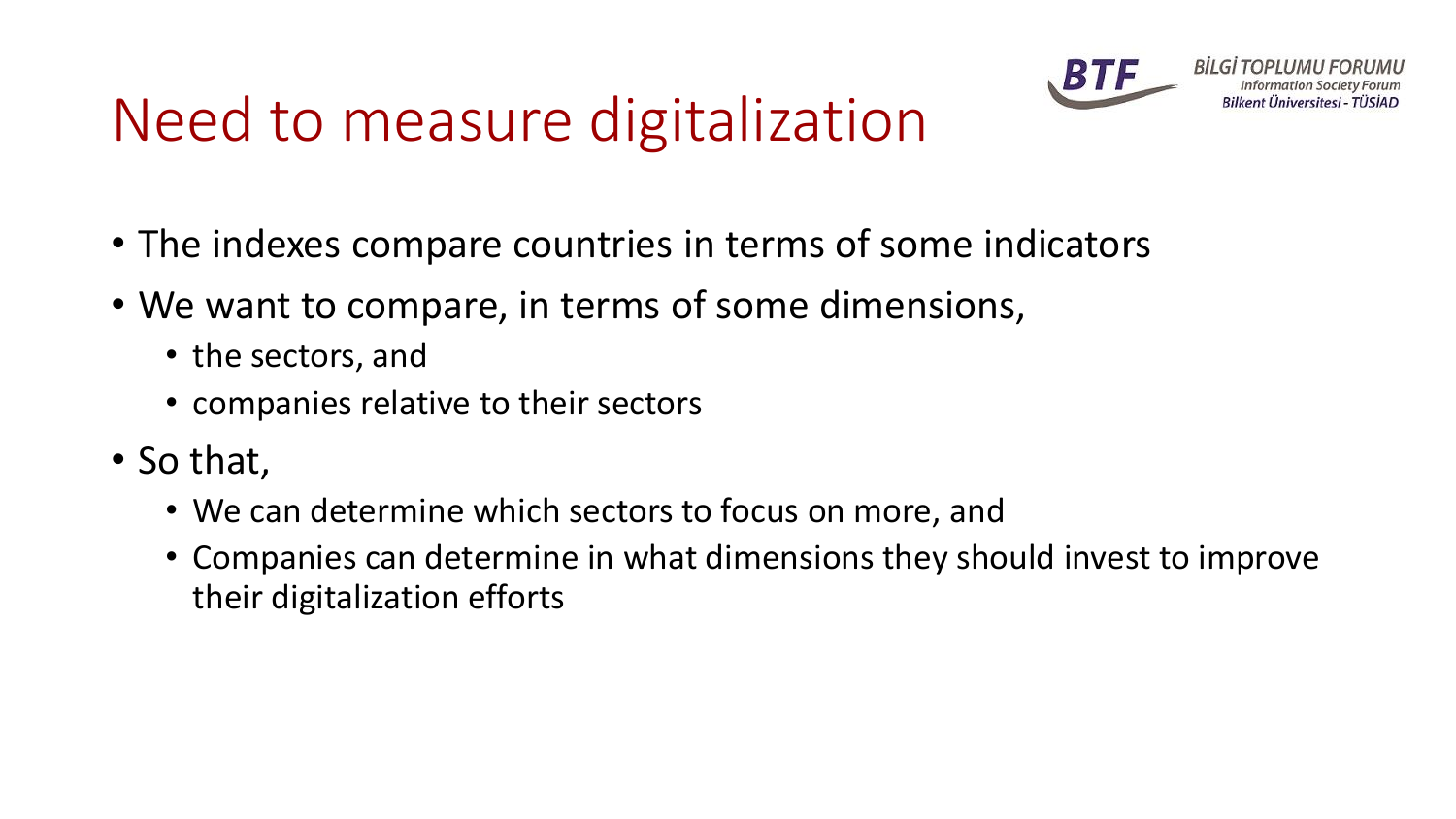

**BILGI TOPLUMU FORUMU Information Society Forum** Bilkent Üniversitesi - TÜSİAD

## Need to measure digitalization

- •For this purpose, we have developed a score in order to determine the extent to which the enterprises benefit from IT technologies.
- •This scoring system is called the "Score for Utilizing Information Technologies", or SUIT for short.
- •Available at

<http://pcaltay.cs.bilkent.edu.tr/~guvenir/BTFS/>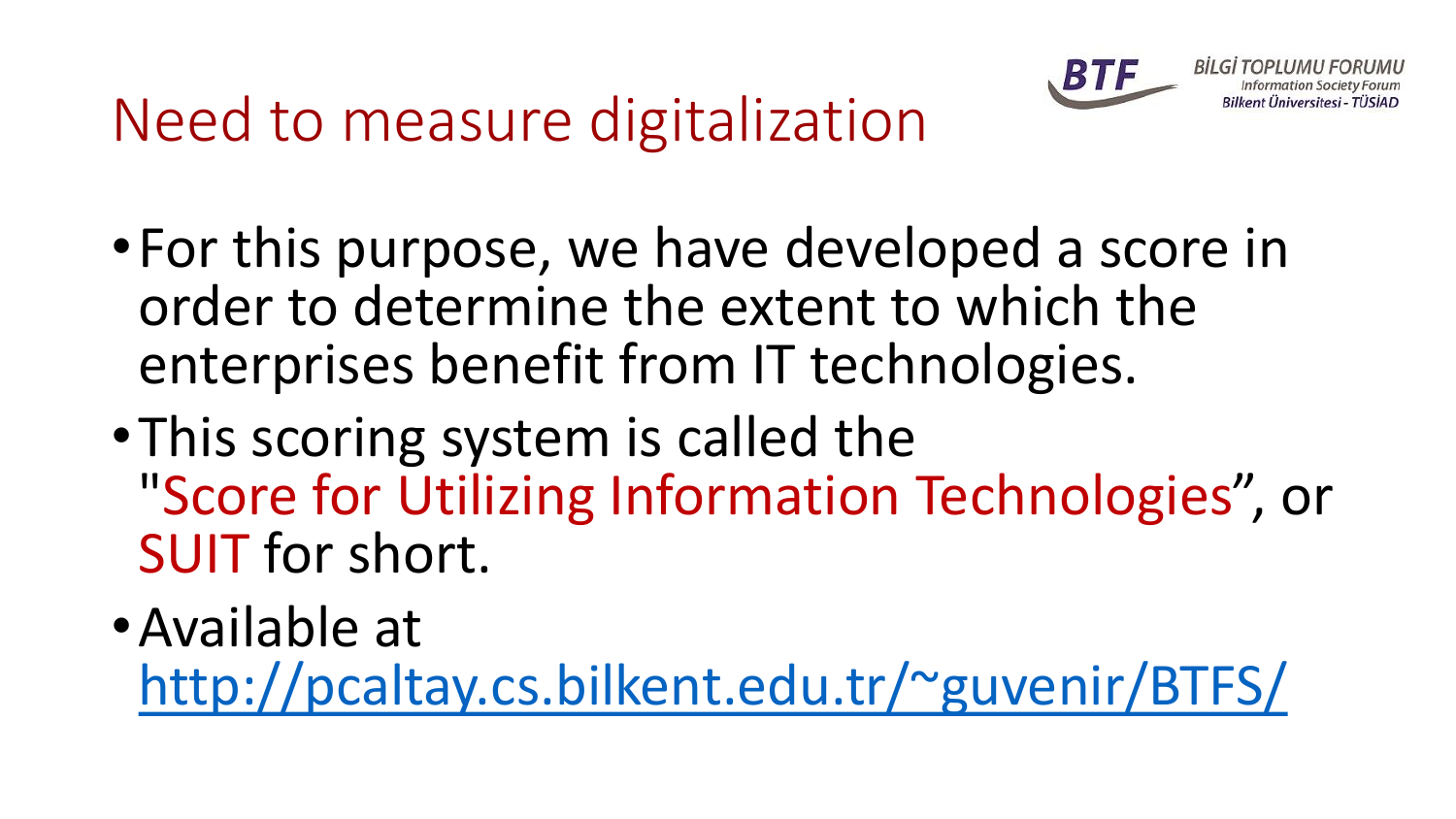

### Data for SUIT

- We need data representing companies in the whole Country.
- TUIK Conducts a comprehensive survey every year
	- TUIK is Turkish Statistical Institute, member of EUROSTAT.

Survey: ICT Usage in Enterprises

We used the results of the surveys conducted in years 2015, 2016 and 2017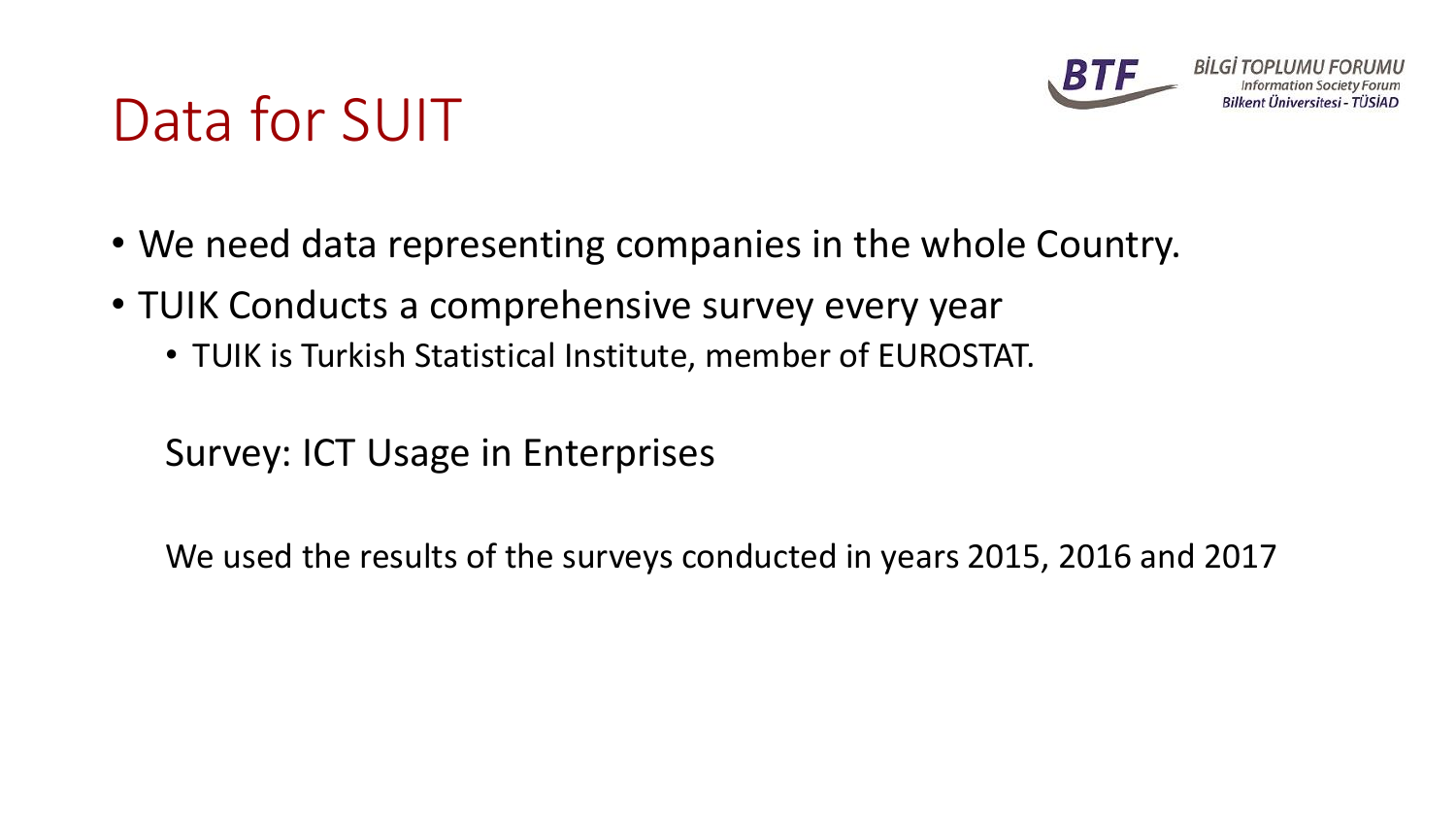

## Sectors (NACE Rev2)

| <b>Code</b>     | <b>Sector</b>                                                       | <b>NACE</b><br><b>Rev.2</b> |
|-----------------|---------------------------------------------------------------------|-----------------------------|
| S <sub>1</sub>  | Manufacturing                                                       | C                           |
| S <sub>2</sub>  | Electricity, gas, steam, air conditioning and water supply          | D, E                        |
| S3              | Construction                                                        | F                           |
| <b>S4</b>       | Wholesale and retail trade; repair of motor vehicles and motorcycle | G                           |
| S <sub>5</sub>  | Transportation and storage                                          | H                           |
| <b>S6</b>       | Accommodation, Food and beverage service activities                 |                             |
| S <sub>7</sub>  | Information and communication                                       |                             |
| S <sub>8</sub>  | Real estate activities                                              |                             |
| S <sub>9</sub>  | Professional, scientific and technical activities                   | M                           |
| S <sub>10</sub> | Administrative and support service activities                       | N                           |
| S11             | <b>ICT Service activities</b>                                       | S                           |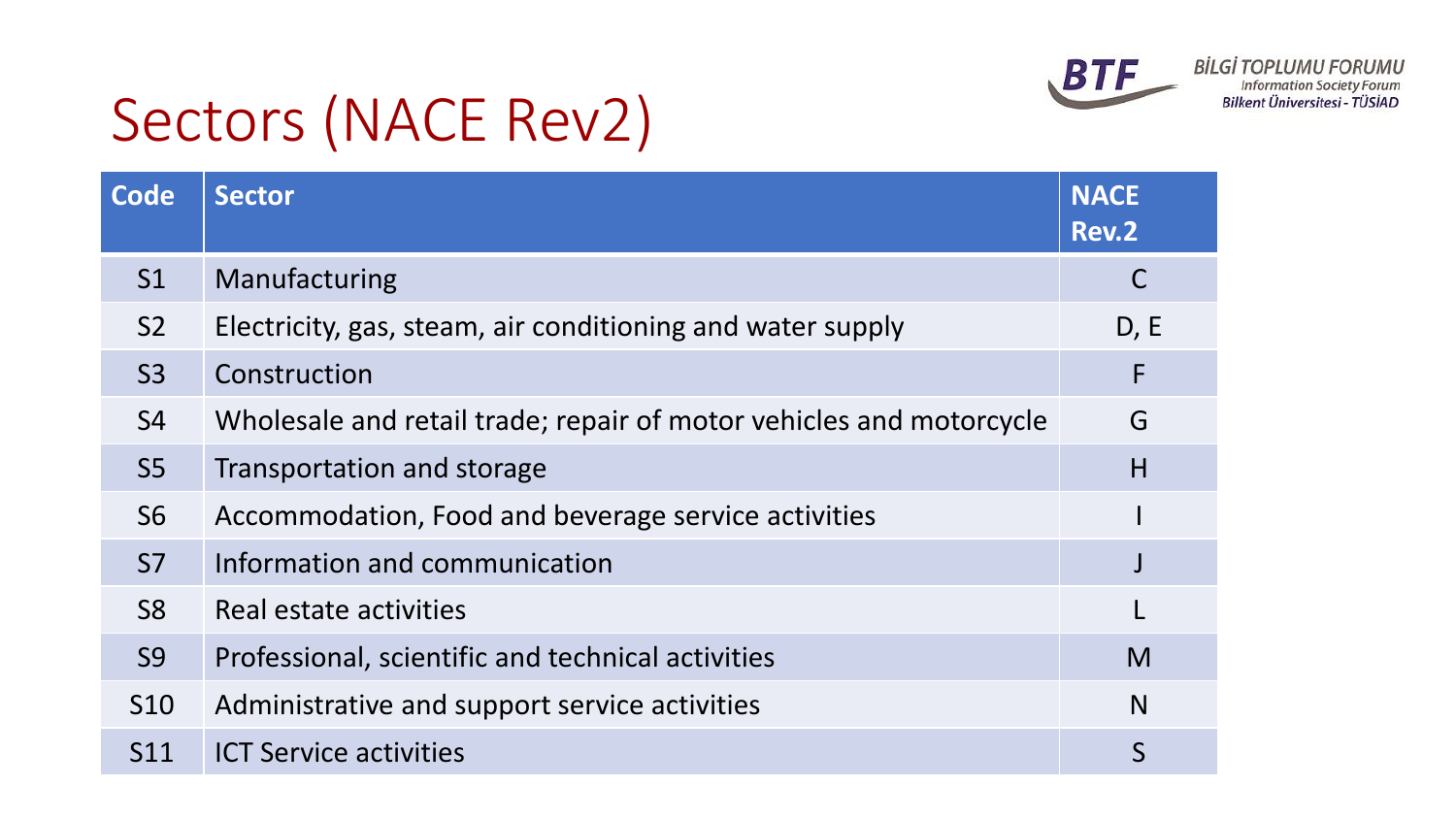

## Number of Responders per Sectors<sup>BTF</sup>

| <b>Sector</b>   | 2015  | 2016  | 2017  |
|-----------------|-------|-------|-------|
| S <sub>1</sub>  | 3429  | 4051  | 3979  |
| S <sub>2</sub>  | 280   | 290   | 352   |
| S <sub>3</sub>  | 1171  | 1663  | 1296  |
| S4              | 1714  | 1994  | 1296  |
| S5              | 487   | 592   | 577   |
| S <sub>6</sub>  | 735   | 833   | 861   |
| S7              | 578   | 699   | 710   |
| S <sub>8</sub>  | 179   | 175   | 294   |
| S9              | 362   | 467   | 452   |
| S <sub>10</sub> | 1046  | 1221  | 1310  |
| S11             | 84    | 75    | 75    |
| Total           | 10065 | 12060 | 11833 |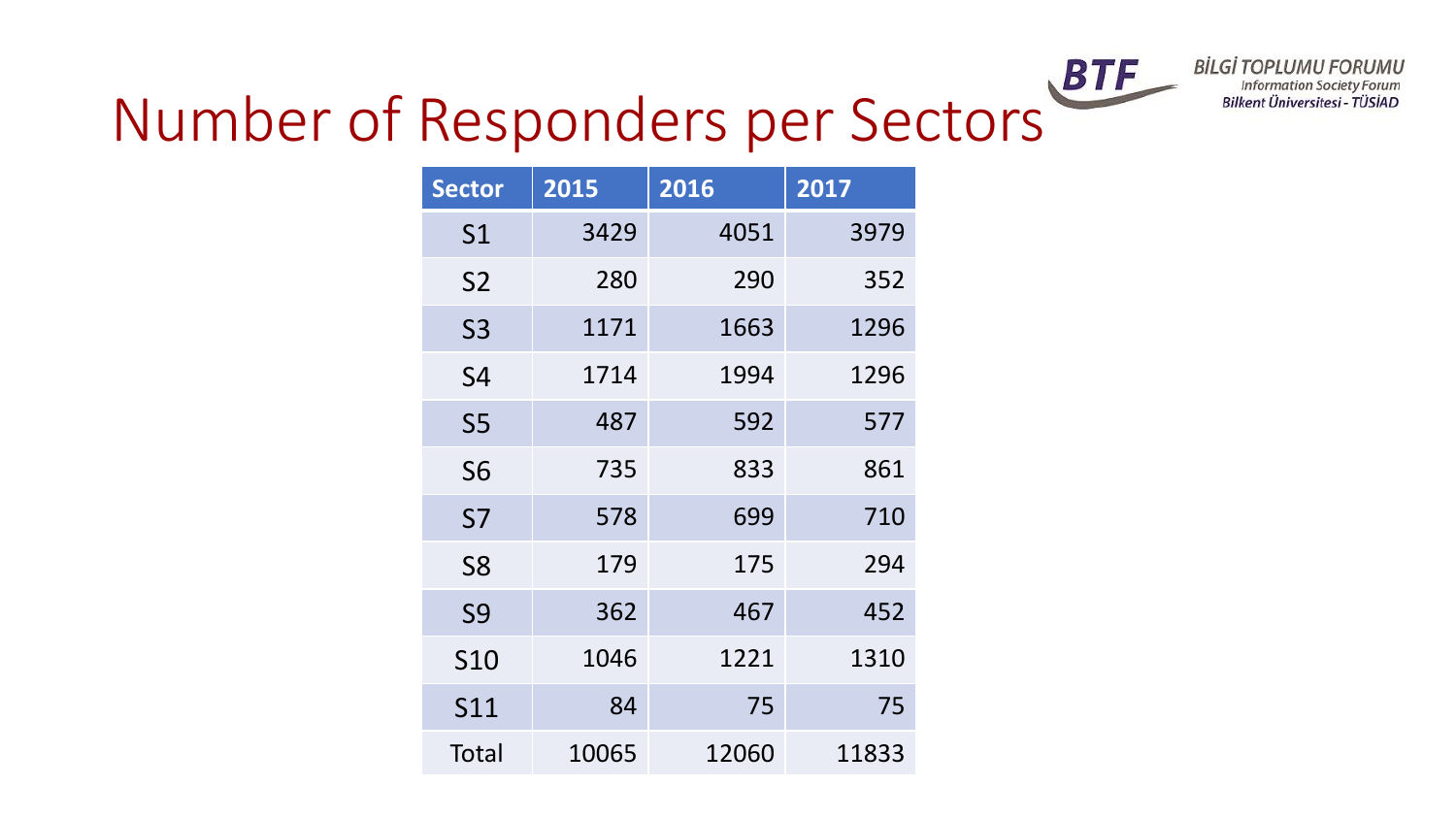

kent Universitesi - TUSIAD

### Survey Questions

Survey questions are grouped under 6 dimensions:

- **1. Employees**, 2 questions
- **2. Internet Infrastructure** in the company, 2 questions
- 3. Use of **E-Government** Systems, 5 questions
- 4. Use of **Social Media,** 2 questions
- **5. Information Sharing** in the company, 4 questions
- 6. Use of **E-commerce,** 8 questions

In total, 23 questions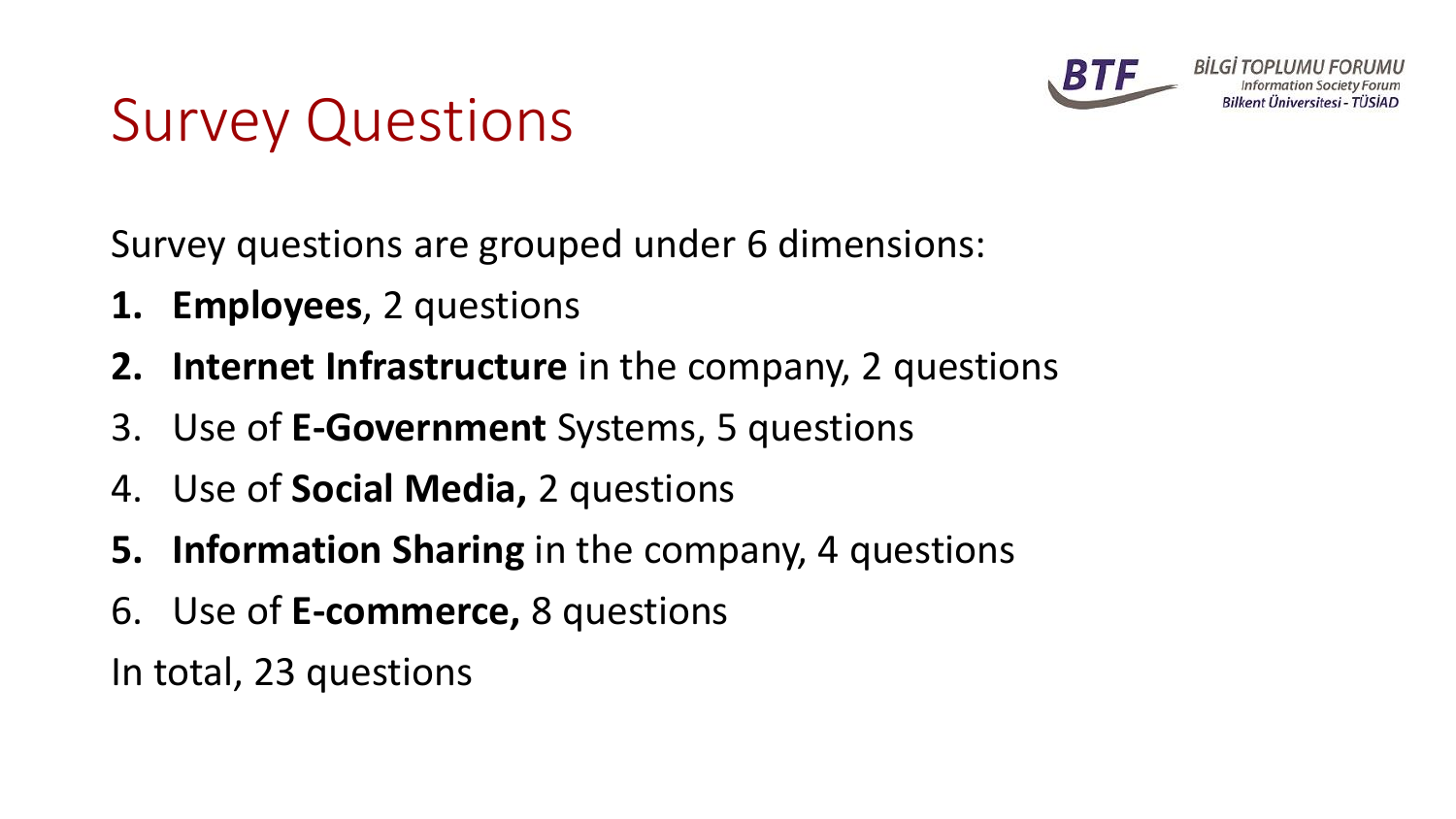

**BİLGİ TOPLUMU FORUMU** Bilkent Üniversitesi - TÜSİAD

## Sample Survey Questions

Survey questions are grouped under 6 dimensions:

#### **1. Employees:**

- 1. Does your company employ ICT/IT personnel ? Yes: 1, No: 0
- 2. Did your company organized training on the use of ICT Technologies to the employees, last year?

Yes: 1, No: 0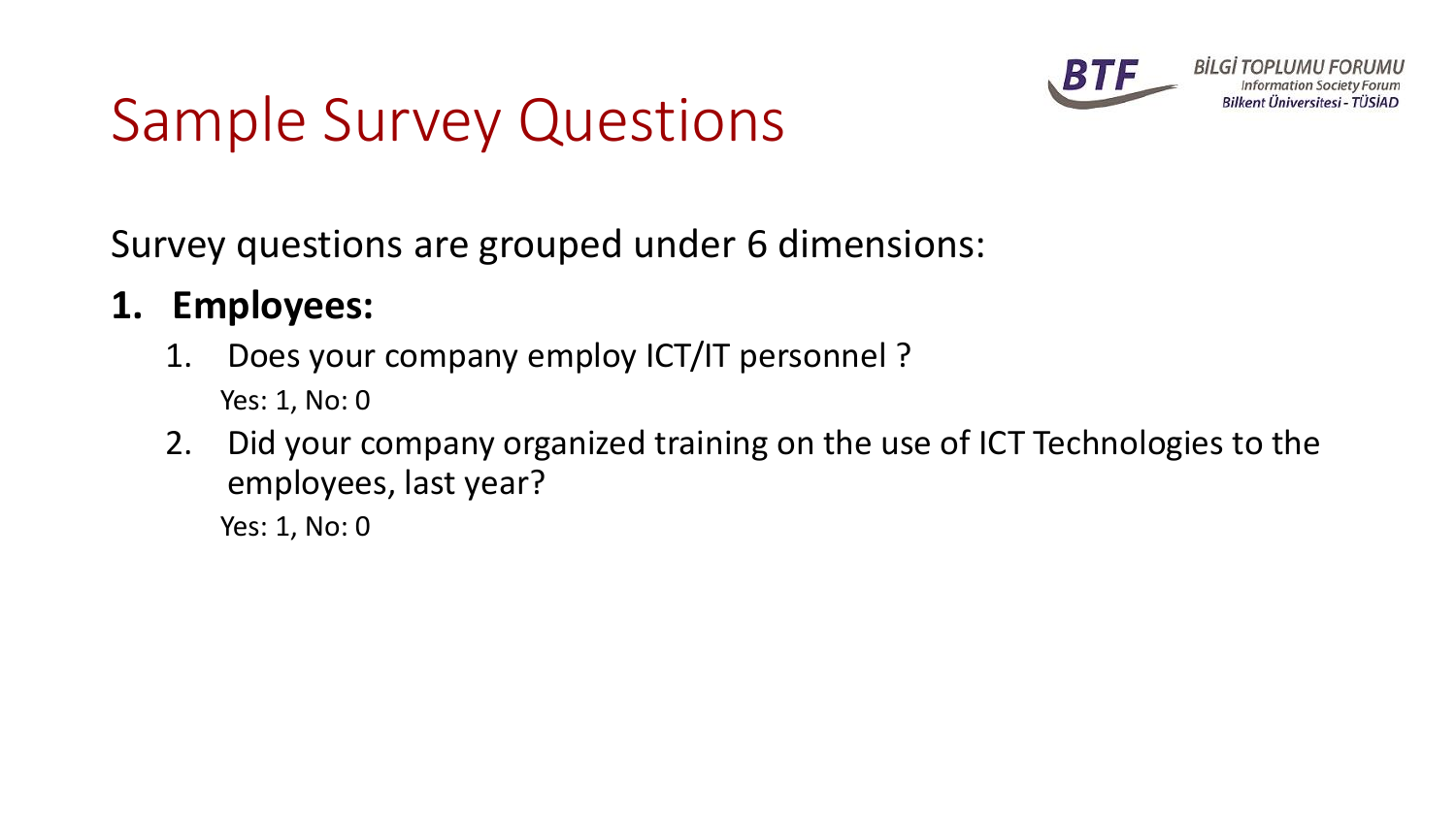

**BİLGİ TOPLUMU** Bilkent Üniversitesi - TÜSİAD

## Sample Survey Questions

Survey questions are grouped under 6 dimensions:

#### **4. Social Media:**

- 1. Does your company web page have links to social media pages? Yes: 1, No: 0
- 2. Does your company use social media applications for internet advertisement?

Yes: 1, No: 0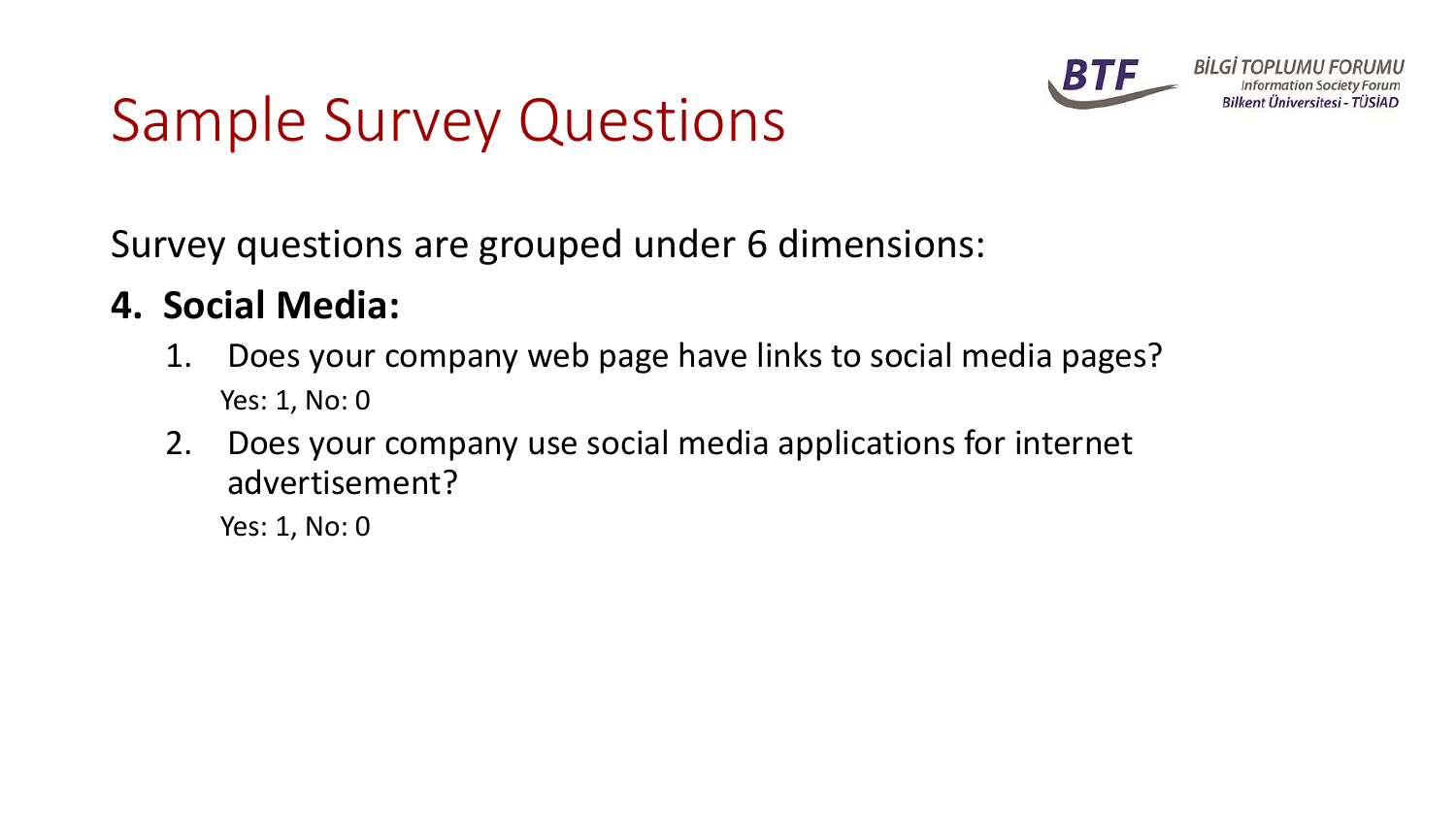

**BİLGİ TOPLUM** Bilkent Universitesi - TUSIAD

## Sample Survey Questions

#### **4. Information Sharing:**

- 1. Does your company use ERP (Enterprise Resource Planning) software? Yes: 1, No: 0
- 2. Does your company use CRM (Customer Relationship Management) to use customer information for other Business opportunities ? Yes: 1, No: 0
- 3. Does your company use CRM software to analize customer information for marketing purposes ?

Yes: 1, No: 0

4. Does your company use SCM (Supply Chain Management) data to share with customers and suppliers? Yes: 1, No: 0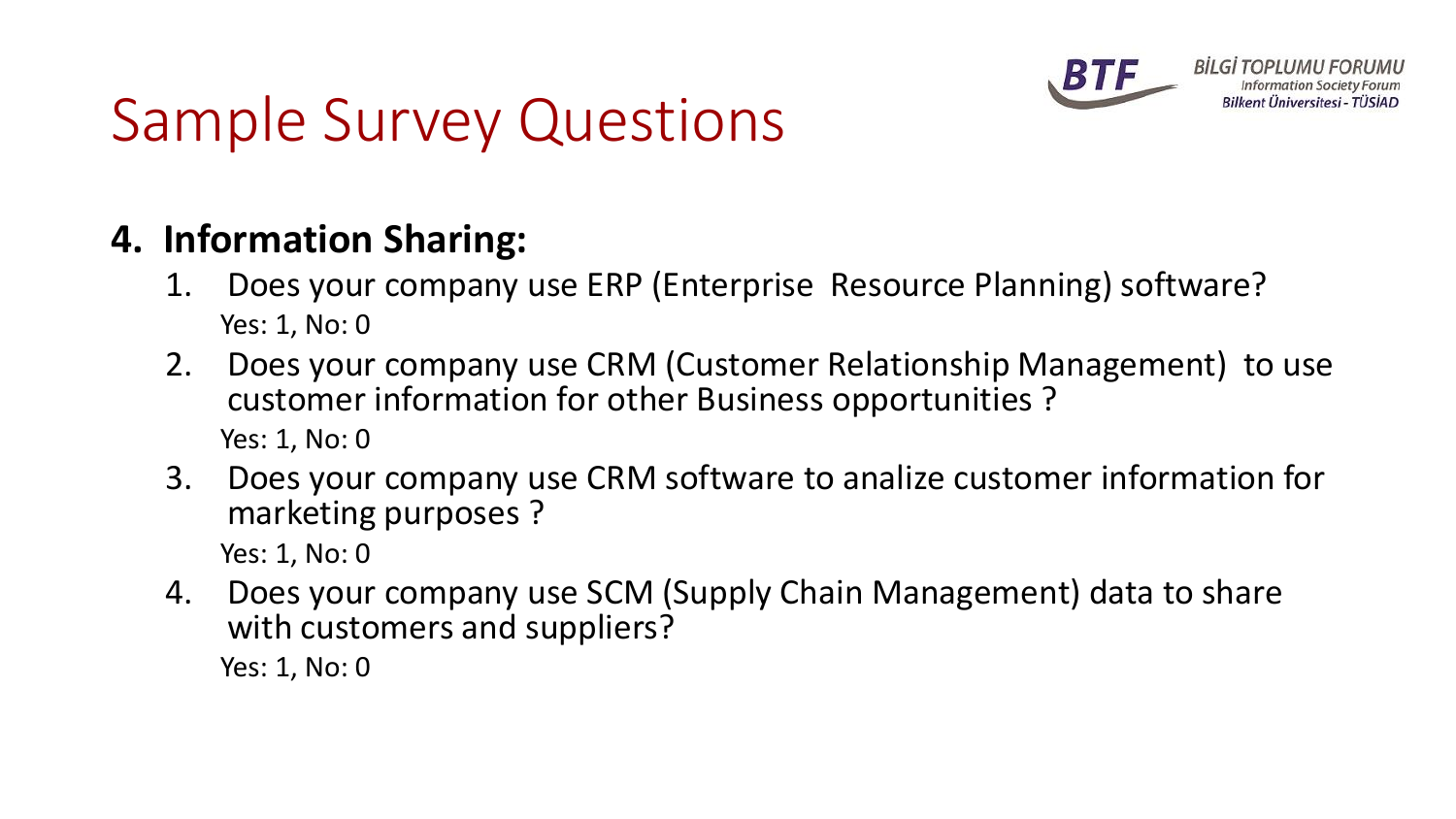## Forming the Score Function



- The score function will be based on these survey questions
- It should indicate how much the company utilizes the digital technology
- A company best utilizes any technology if it helps increase the profits
- Each technology, depending on its sector, will help a company increase its profits
- **Task**: Determine how effective each technology to increase the profits for a sector.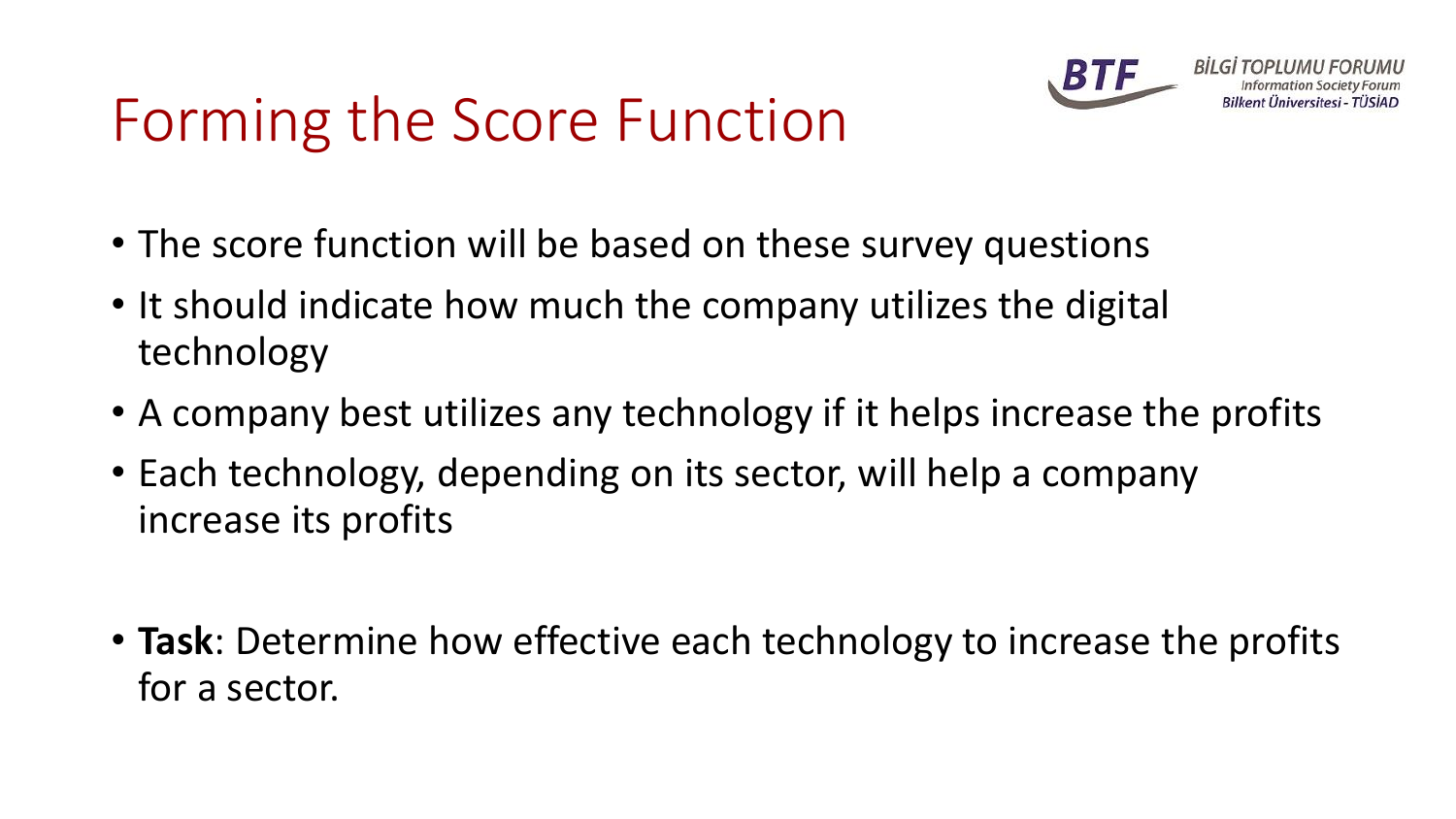## Determining the weights of technologies

- Conducted a survey to representative firms from each sector
- Asked how effective each selected question of TUIK survey in increasing the profits,
- Rank on the Likert scale 1 to 5

| <b>Sector</b>  | # Firms        |
|----------------|----------------|
| S <sub>1</sub> | 11             |
| S <sub>2</sub> | 6              |
| <b>S3</b>      | 11             |
| <b>S4</b>      | 4              |
| S <sub>5</sub> | $\overline{4}$ |
| <b>S6</b>      | $\overline{4}$ |
| <b>S7</b>      | 9              |
| S <sub>8</sub> | 3              |
| <b>S9</b>      | $\overline{4}$ |
| <b>S10</b>     | 6              |
| <b>S11</b>     | 3              |

**BİLGİ TOPL** 

**Information Society** Bilkent Üniversitesi - TÜSİAD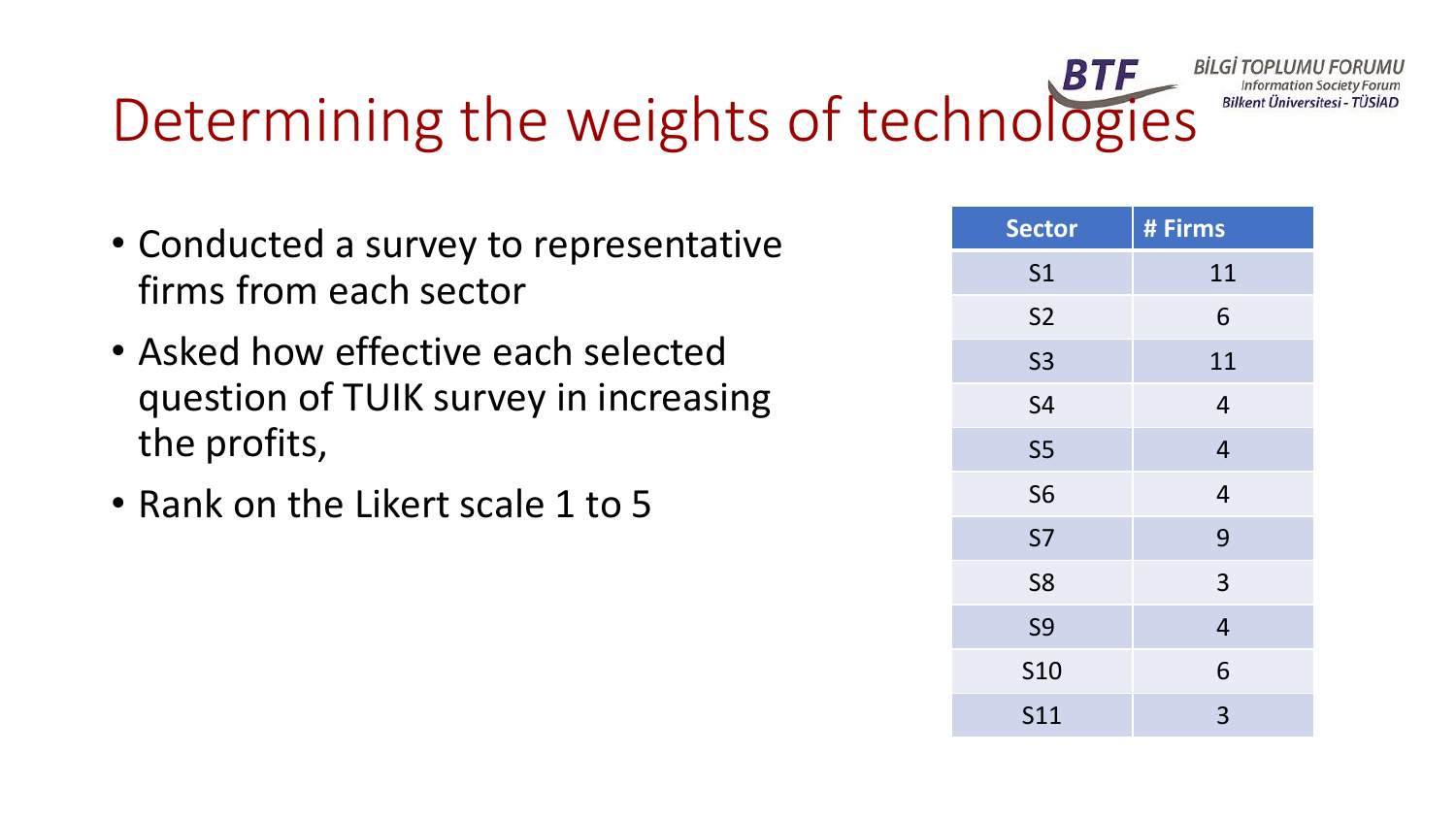

**BİLGİ TOPLUMU FORUMU Information Society Forum** Bilkent Üniversitesi - TÜSİAD

# Weights of Questions in Dimension<sup>BTF</sup>

|               | <b>Employe</b><br>es |                | Internet<br>ture | <b>Infrastruc</b> |            |            | <b>E-Government</b> |     |     |    | <b>Social</b><br><b>Media</b> |             | <b>Information Sharing</b> |    |    | <b>E-Commerce</b> |         |    |            |            |                |            |                |
|---------------|----------------------|----------------|------------------|-------------------|------------|------------|---------------------|-----|-----|----|-------------------------------|-------------|----------------------------|----|----|-------------------|---------|----|------------|------------|----------------|------------|----------------|
| <b>Sector</b> | F1                   | F <sub>2</sub> |                  | F10 F13           | <b>F22</b> | <b>F23</b> | <b>F24</b>          | F25 | F26 |    |                               | F21 F27 F29 |                            |    |    | F31 F32 F33 F15   | F16 F17 |    | <b>F18</b> | <b>F19</b> | <b>F20</b>     | <b>F40</b> | <b>F44</b>     |
| <b>S1</b>     | 52                   | 48             | 53               | 47                | 19         | 19         | 18                  | 22  | 22  | 51 | 49                            | 26          | 25                         | 25 | 24 | 17                | 15      | 11 | 11         | 11         | 11             | 13         | 11             |
| <b>S2</b>     | 54                   | 46             | 52               | 48                | 18         | 19         | 18                  | 23  | 22  | 47 | 53                            | 27          | 25                         | 25 | 23 | 15                | 15      | 12 | 13         | 12         | 12             | 11         | 10             |
| <b>S3</b>     | 48                   | 52             | 52               | 48                | 19         | 19         | 19                  | 22  | 21  | 50 | 50                            | 26          | 25                         | 26 | 23 | 19                | 16      | 12 | 10         | 11         | 10             | 12         | 10             |
| <b>S4</b>     | 51                   | 49             | 51               | 49                | 21         | 21         | 20                  | 20  | 18  | 52 | 48                            | 26          | 25                         | 25 | 24 | 14                | 13      | 12 | 12         | 12         | 12             | 13         | 12             |
| <b>S5</b>     | 44                   | 56             | 51               | 49                | 21         | 18         | 18                  | 21  | 22  | 54 | 46                            | 24          | 24                         | 26 | 26 | 15                | 14      | 12 | 11         | 12         | 13             | 12         | 11             |
| <b>S6</b>     | 48                   | 52             | 50               | 50                | 19         | 20         | 17                  | 22  | 22  | 53 | 47                            | 23          | 29                         | 29 | 19 | 15                | 15      | 14 | 11         | 14         | 8              | 16         | $\overline{7}$ |
| <b>S7</b>     | 49                   | 51             | 51               | 49                | 16         | 16         | 18                  | 25  | 25  | 51 | 49                            | 25          | 28                         | 26 | 21 | 16                | 15      | 13 | 12         | 11         | 12             | 11         | 10             |
| <b>S8</b>     | 31                   | 69             | 56               | 44                | 22         | 17         | 17                  | 22  | 22  | 52 | 48                            | 22          | 29                         | 31 | 18 | 19                | 17      | 15 | 12         | 8          | 8              | 13         | 8              |
| <b>S9</b>     | 46                   | 54             | 51               | 49                | 17         | 16         | 21                  | 23  | 23  | 45 | 55                            | 25          | 25                         | 27 | 23 | 24                | 21      | 9  | 9          | 8          | 8              | 12         | 9              |
| <b>S10</b>    | 41                   | 59             | 52               | 48                | 19         | 18         | 19                  | 22  | 22  | 49 | 51                            | 28          | 26                         | 25 | 21 | 22                | 15      | 12 | 11         | 11         | $\overline{7}$ | 15         | $\overline{7}$ |
| <b>S11</b>    | 52                   | 48             | 52               | 48                | 16         | 16         | 18                  | 25  | 25  | 48 | 52                            | 25          | 26                         | 26 | 23 | 16                | 12      | 11 | 12         | 12         | 12             | 13         | 12             |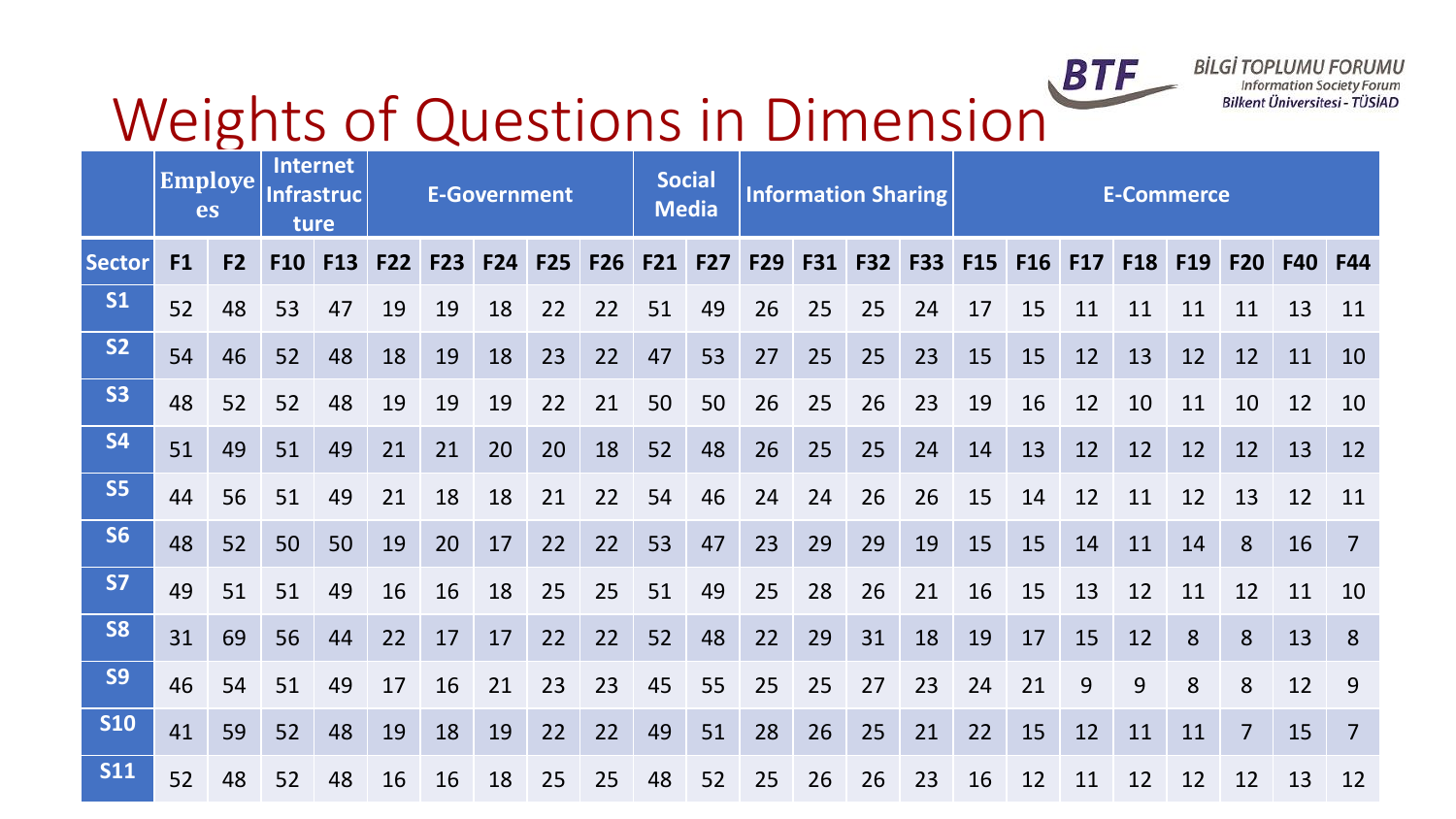

## Weights of Dimensions per Sector

| <b>Sector</b> | $d=1$<br><b>Employees</b> | $d=2$<br><b>Internet</b><br><b>Infrastructure</b> | $d=3$<br>e-Government | $d=4$<br><b>Social Media</b> | $d=5$<br><b>Information</b><br><b>Sharing</b> | $d=6$<br>e-Commerce |
|---------------|---------------------------|---------------------------------------------------|-----------------------|------------------------------|-----------------------------------------------|---------------------|
| <b>S1</b>     | 17                        | 20                                                | 15                    | 16                           | 18                                            | 14                  |
| <b>S2</b>     | 18                        | 21                                                | 17                    | 13                           | 18                                            | 13                  |
| <b>S3</b>     | 19                        | 20                                                | 17                    | 12                           | 19                                            | 12                  |
| <b>S4</b>     | 19                        | 19                                                | 15                    | 12                           | 19                                            | 16                  |
| <b>S5</b>     | 18                        | 19                                                | 15                    | 14                           | 17                                            | 17                  |
| <b>S6</b>     | 17                        | 20                                                | 13                    | 17                           | 16                                            | 17                  |
| <b>S7</b>     | 18                        | 19                                                | 14                    | 17                           | 17                                            | 15                  |
| <b>S8</b>     | 13                        | 20                                                | 15                    | 20                           | 18                                            | 14                  |
| <b>S9</b>     | 18                        | 25                                                | 13                    | 14                           | 18                                            | 12                  |
| <b>S10</b>    | 13                        | 23                                                | 19                    | 18                           | 14                                            | 13                  |
| <b>S11</b>    | 18                        | 20                                                | 15                    | 14                           | 17                                            | 16                  |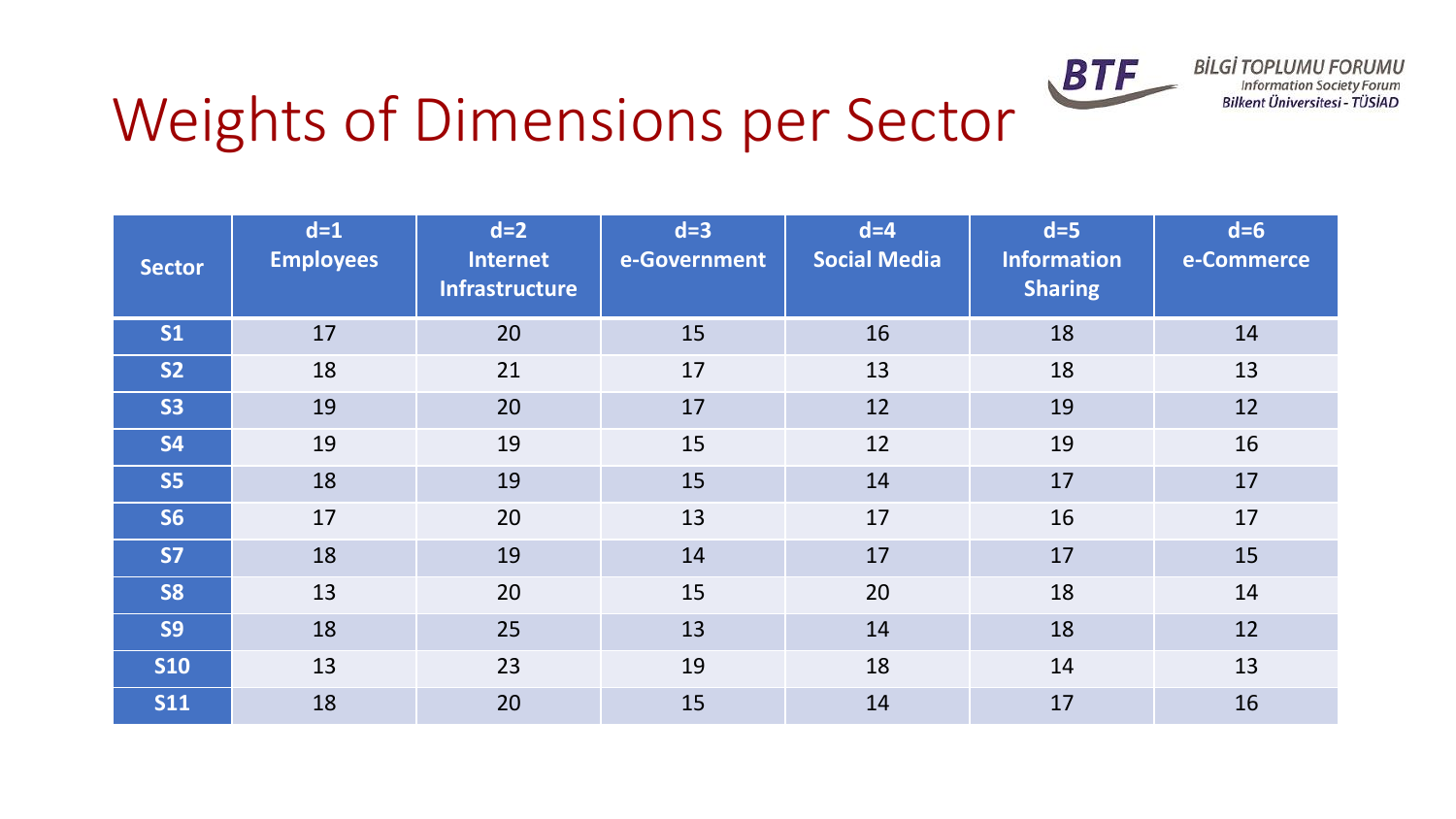

**BILGI TOPI** 

## SUIT Function for a firm

- $SUIT = \sum_{d=1}^{6} W_d s_d$
- Here,
	- $W_d$  is the normalized weight of dimension *d* for the sector (from table)
	- *s<sup>d</sup>* is the score for the firm for dimension *d*, computed as follows:

• 
$$
s_d = \frac{\sum_i w'_i \cdot a_i}{\sum_i w'_i}
$$
  
•  $w'_i = \begin{cases} w_i & a_i \text{ is known} \\ 0 & \text{otherwise.} \end{cases}$ 

*wi* is the weight of question *q<sup>i</sup>* for the sector (from table)  $a_i$  is the answer of question  $q_i$  for the firm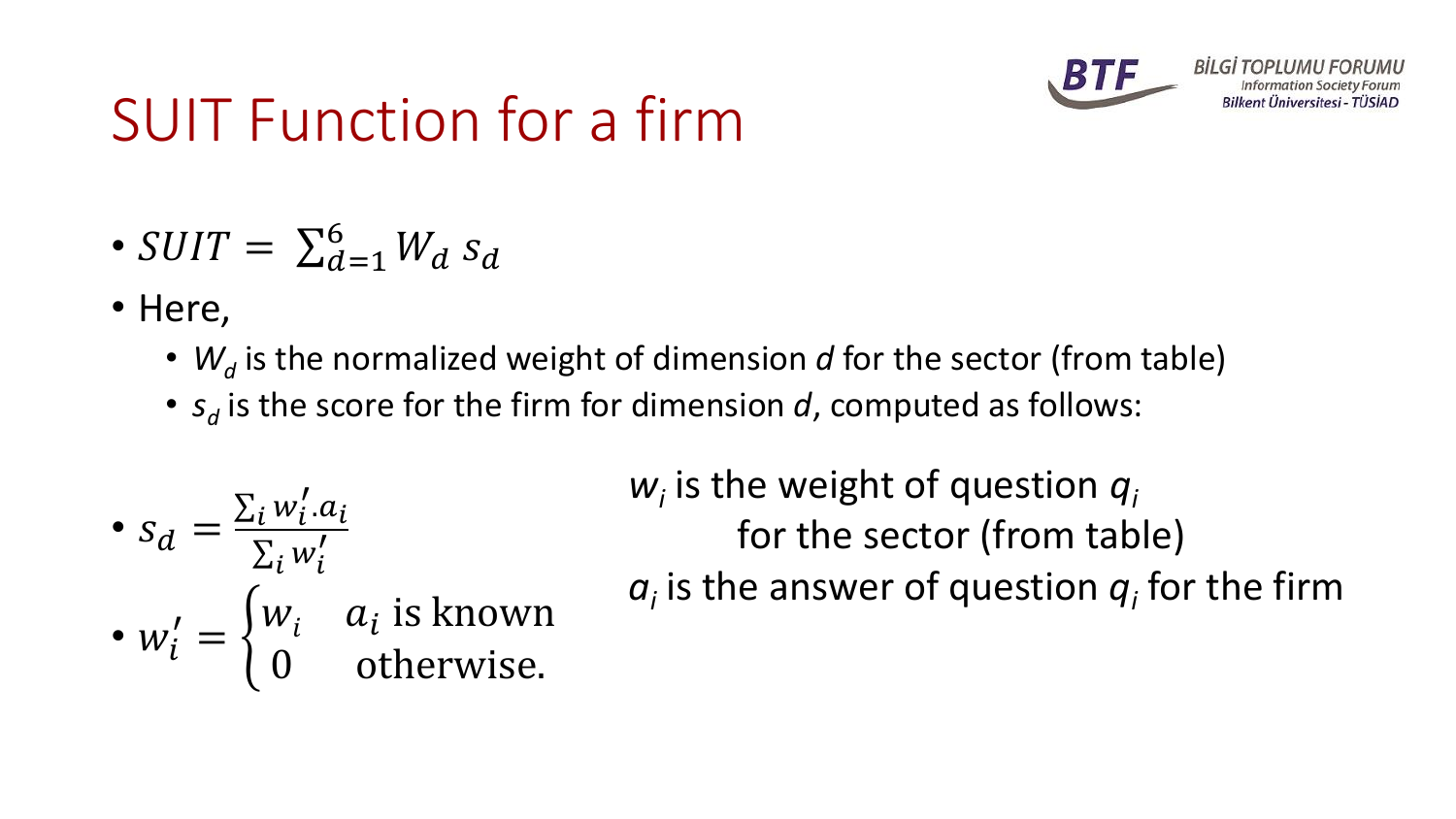

**BİLGİ TOPLUMU FORUMU Information Society Forum** Bilkent Üniversitesi - TÜSİAD

## Online Score Function for Firms

- Available online
- <http://pcaltay.cs.bilkent.edu.tr/~guvenir/BTFS/>
- Currently, only in Turkish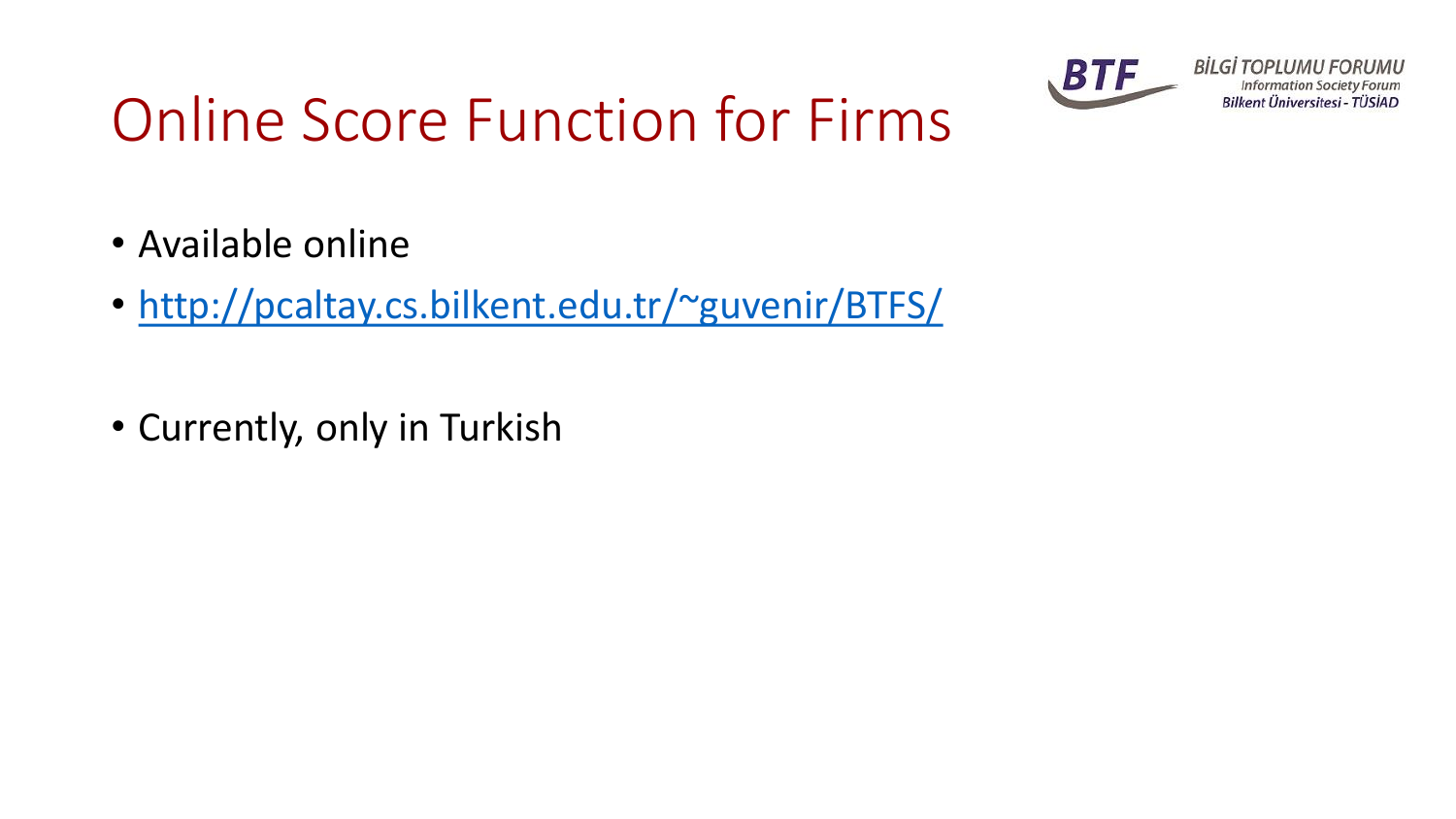

**BİLGİ TOPLUMU FORUMU Information Society Forum** Bilkent Üniversitesi - TÜSİAD

## Digitalization Score for Sectors

SUIT

0.30 0.35 0.40 0.45 0.50 0.55 0.60 0.65 0.70 2015 2016 2017  $-S1 - S2 - S3 - S4 - S5 - S6 - S7 - S8 - S9 - S10 - S11$ S7: Information and communication S3: Construction S11: ICT Service activities S5: Transportation and storage S8: Real estate activities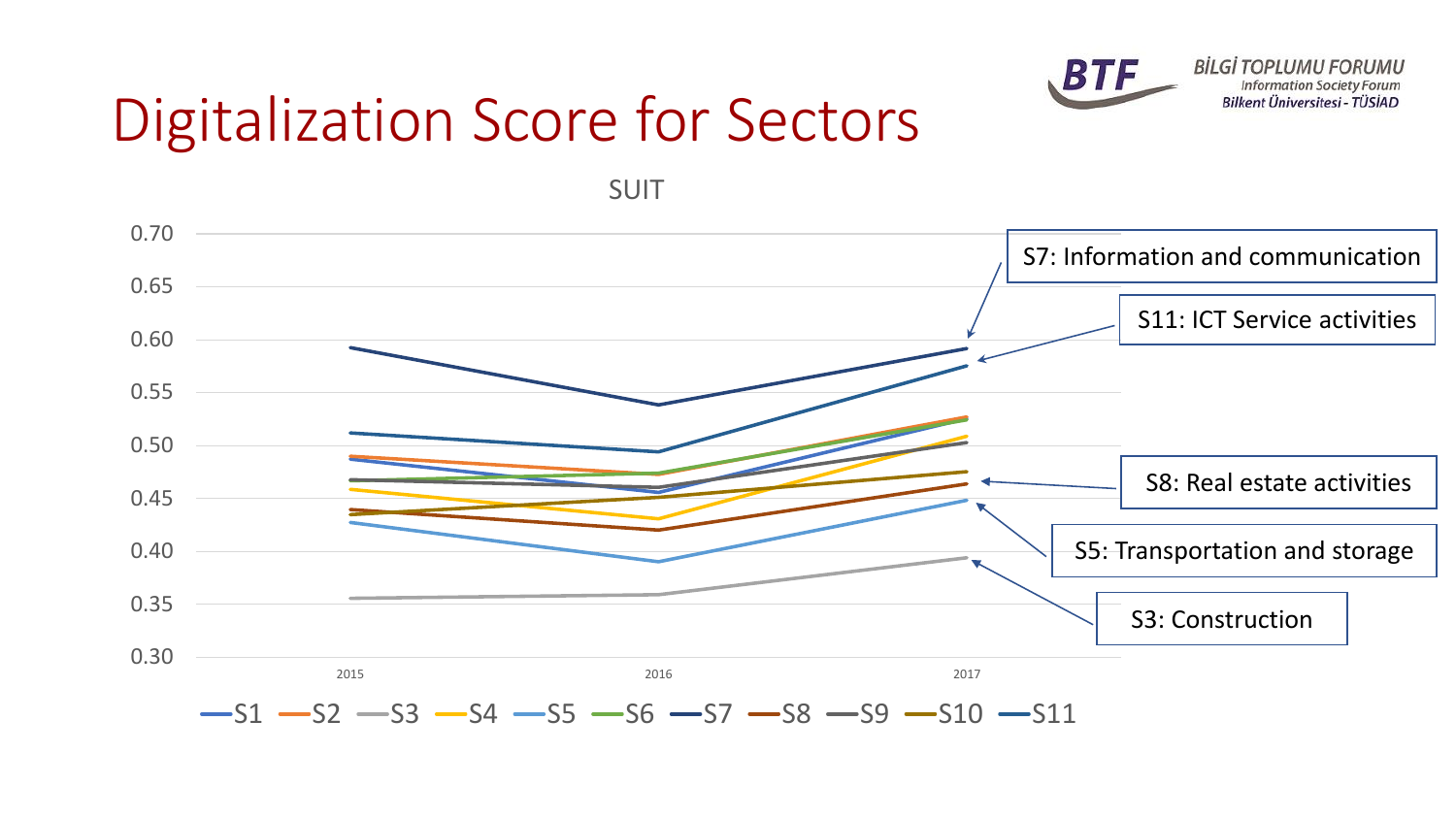

### Reports

- Reports for 2018 and 2019 are available on the web page BTF
- <http://btf.bilkent.edu.tr/en/reports/>
	- Girişimler İçin Bilişim Teknolojilerinden Faydalanma Skoru 2019
	- Girişimler İçin Bilişim Teknolojilerinden Faydalanma Skoru

The reports are in Turkish